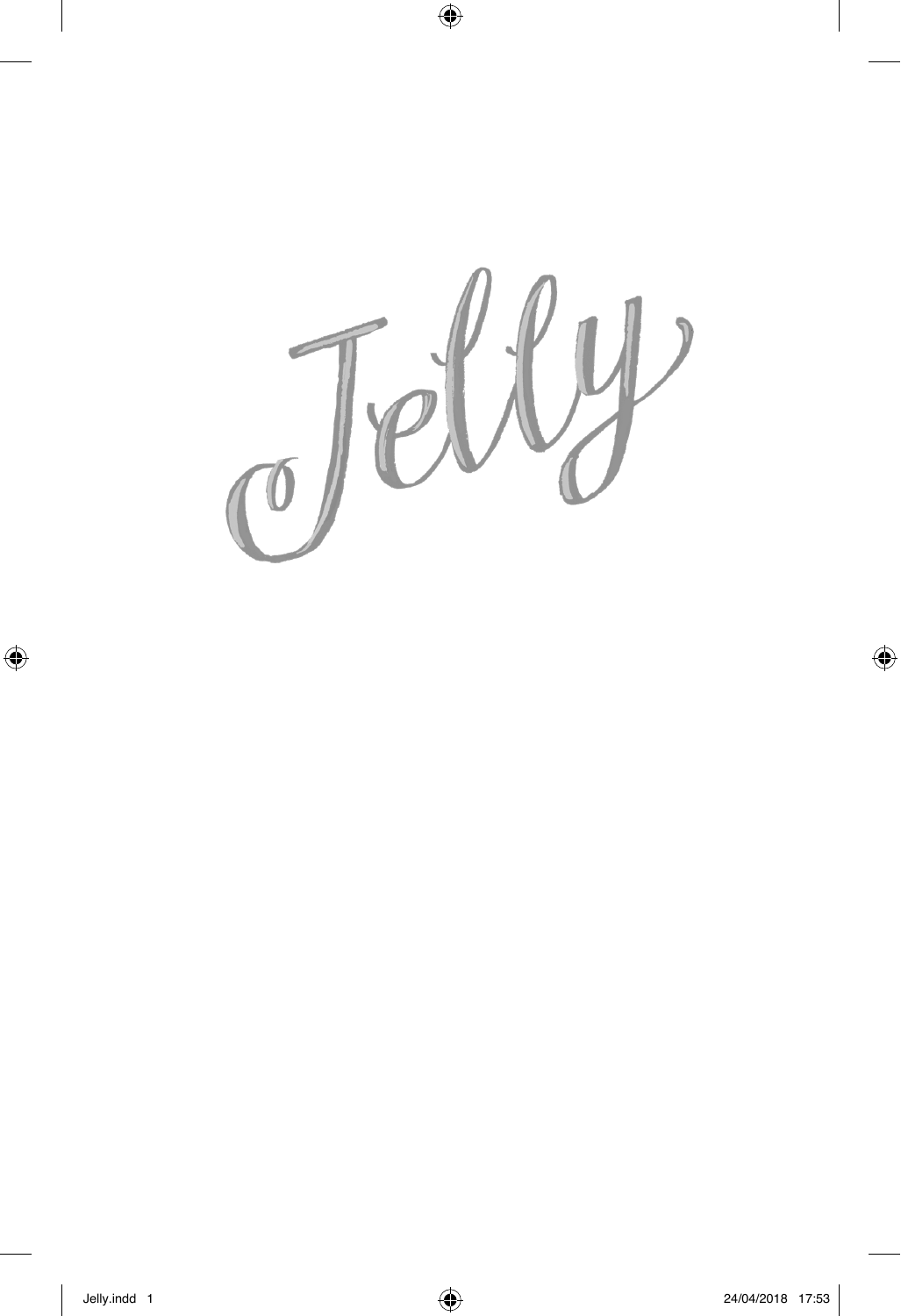

## Jo Cotterill

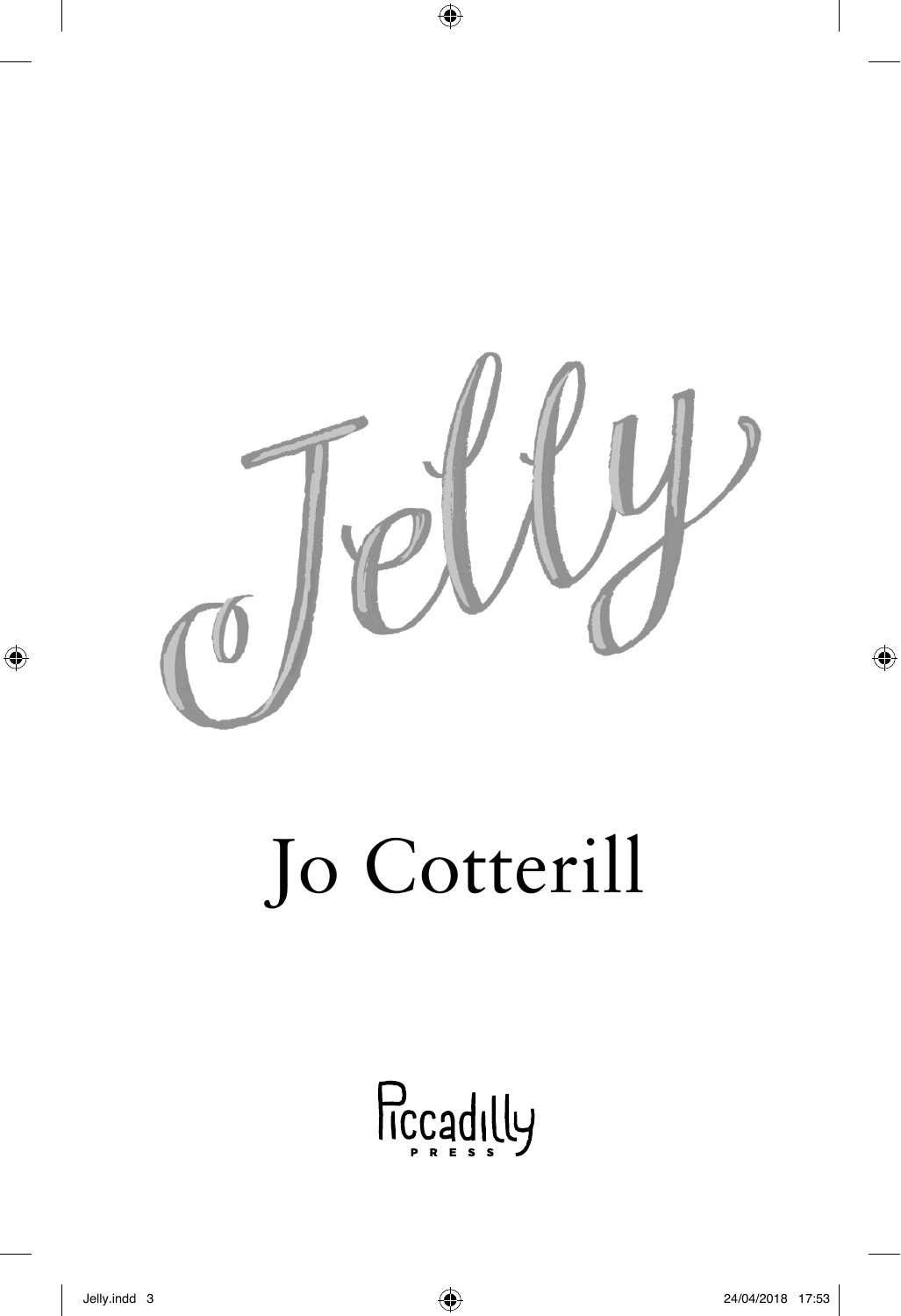First published in Great Britain in 2018 by HOT KEY BOOKS 80–81 Wimpole St, London W1G 9RE www.hotkeybooks.com

Copyright © Jo Cotterill, 2018

All rights reserved.

No part of this publication may be reproduced, stored or transmitted in any form by any means, electronic, mechanical, photocopying or otherwise, without the prior written permission of the publisher.

The right of Jo Cotterill to be identified as Author of this work has been asserted by them in accordance with the Copyright, Designs and Patents Act, 1988

This is a work of fiction. Names, places, events and incidents are either the products of the author's imagination or used fictitiously. Any resemblance to actual persons, living or dead, is purely coincidental.

A CIP catalogue record for this book is available from the British Library.

ISBN: 978-1-84812-673-2 *also available as an ebook*

3

This book is typeset by Perfect Bound Ltd Printed and bound in Great Britain by Clays Ltd, Elcograf S.p.A.



Hot Key Books is an imprint of Bonnier Books UK www.bonnierbooks.co.uk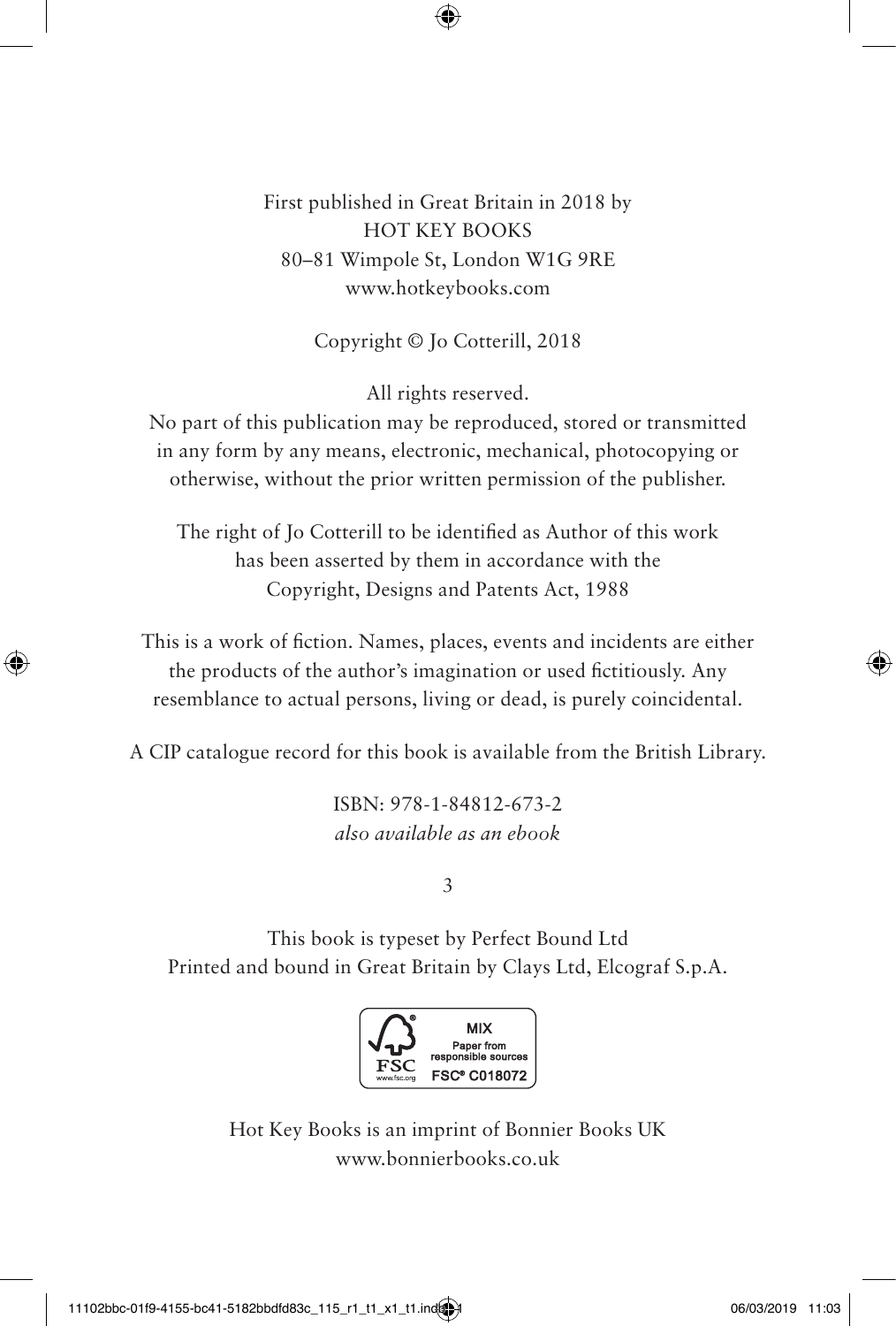

Chapter 1

'Do it now, Jelly! Please!'

'All right,' I say, 'but check the door for Mr Lenck.'

My friend Kayma scuttles to the open classroom door and sticks her head out into the corridor. 'No sign,' she says. 'Quick!'

I take a deep breath and pull myself up very straight. My friends start to giggle because they know what's coming next, and a ripple of interest spreads across the rest of the class. People turn midconversation, and their eyes light up when they see me standing by my chair. Everyone knows what I can do.

I walk very carefully and precisely over to the teacher's desk at the front of the room, turning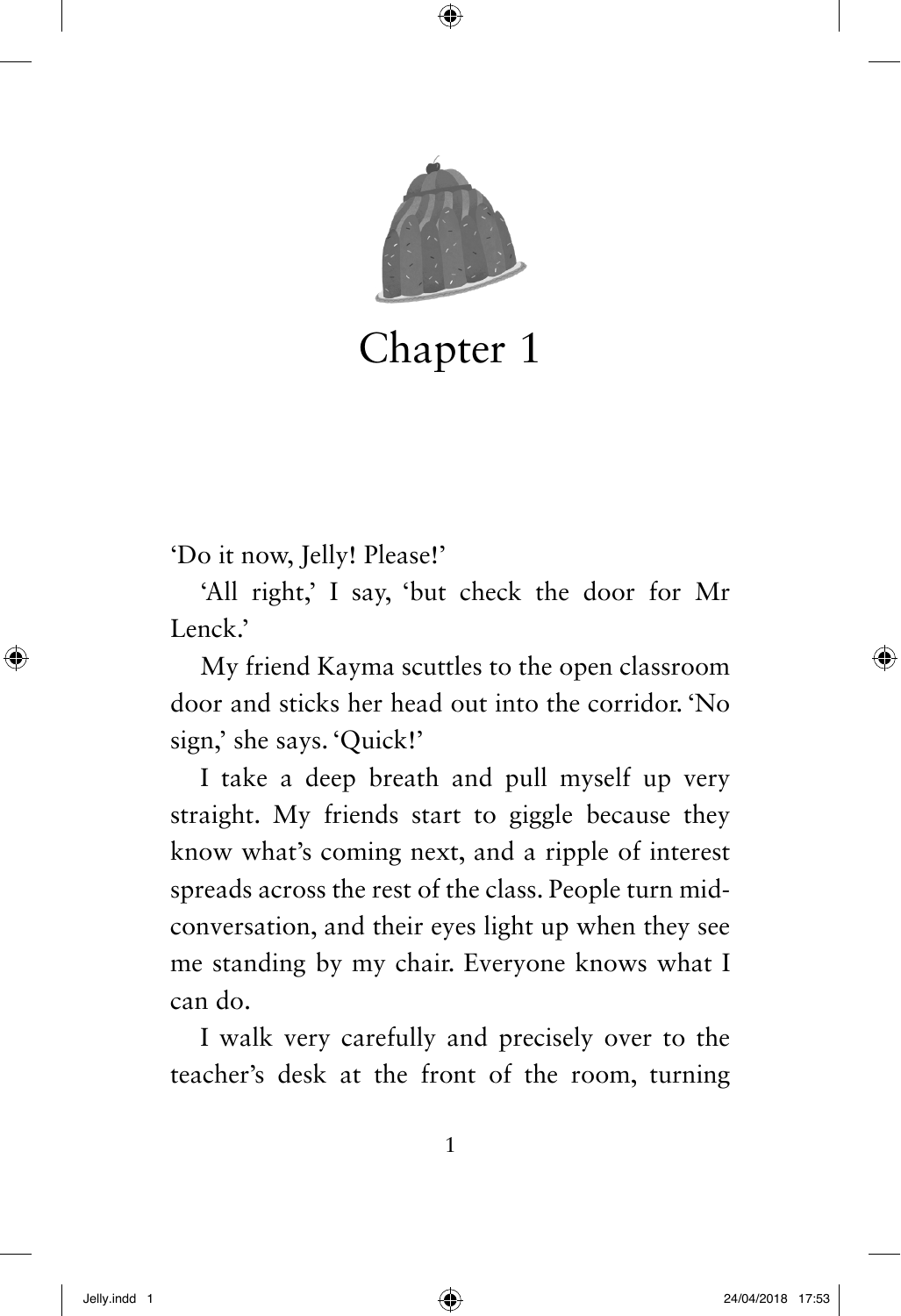in my toes. Then I whip round, look out over the classroom, and sniff slightly. There's another burst of giggling. I snap my head to the right and say, making my voice as nasal as possible, 'Marshall, I don't know *what* you think you're doing.'

The class, including Marshall, shrieks with laughter.

'It's your own time you're wasting,' I add, frowning sternly at him.

More laughter. Marshall guffaws so hard he bends forward over his table.

I roll my eyes to the ceiling, with its square panels and long rectangular lights, and say, 'Sometimes I don't know *why* I bother.'

The giggles are suddenly silenced, and I know what *that* means.

A nasal voice behind me says, 'Angelica Waters, I don't know *what* you think you're doing.' The voice belongs to Mr Lenck, our teacher, and its tone and inflections are almost exactly the same as my impression.

I turn to smile widely at him. 'Oh, hello, Mr Lenck. Did you have a nice lunch?'

Mr Lenck rolls his eyes to the ceiling, just as I did a moment earlier, sighs and says, 'It's in one ear and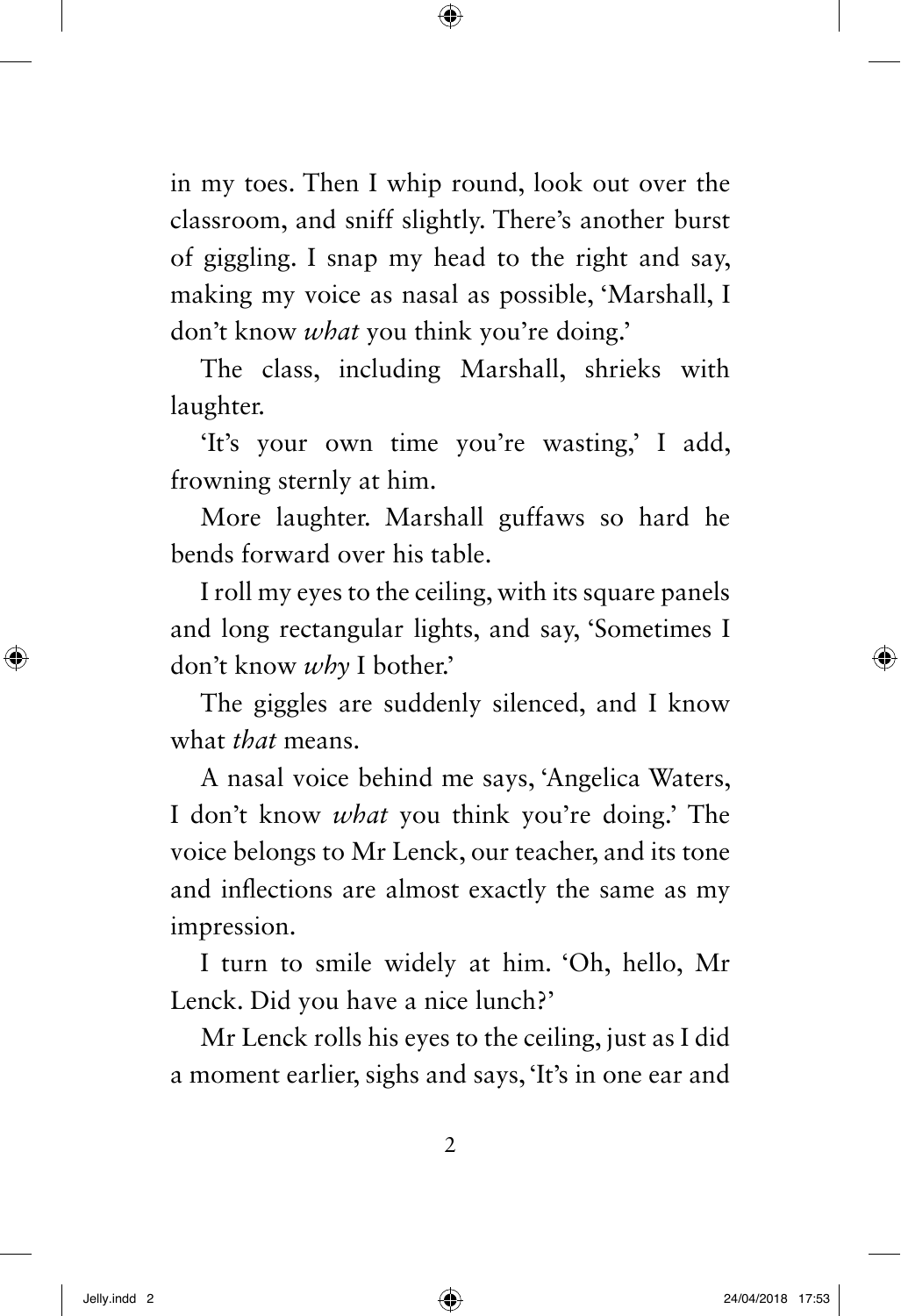out the other with you, Angelica, isn't it?'

'Sorry, Mr Lenck,' I say. 'It's a compliment really.'

'Doing impressions of your teachers is a *compliment*?' Mr Lenck repeats, raising his eyebrows.

'You're so expressive,' I explain. 'And you have really good catchphrases.'

The corner of Mr Lenck's mouth twitches. Teachers can never stay cross with me for long. It's not exactly *rude*, what I do. It's funny. Even Mr Lenck finds it hard not to laugh when I do Mr Harding, the caretaker. 'Sit down,' is all he says now.

He starts taking the register, and I sit back down next to my two best friends, Kayma and Sanvi. Kayma, her long braids swinging forward into her face, gives me the thumbs-up. Sanvi smiles at me, but in a sort of half-admiring, half-appalled kind of way. She has big brown eyes that go very wide when I do something risky. Out of the three of us, Sanvi is the goody-goody, the one who always gets house points. Her family's quite strict, so she always does what she's told.

Once registration is over, we go into the hall for assembly. I prepare to be bored, but Mrs Belize, the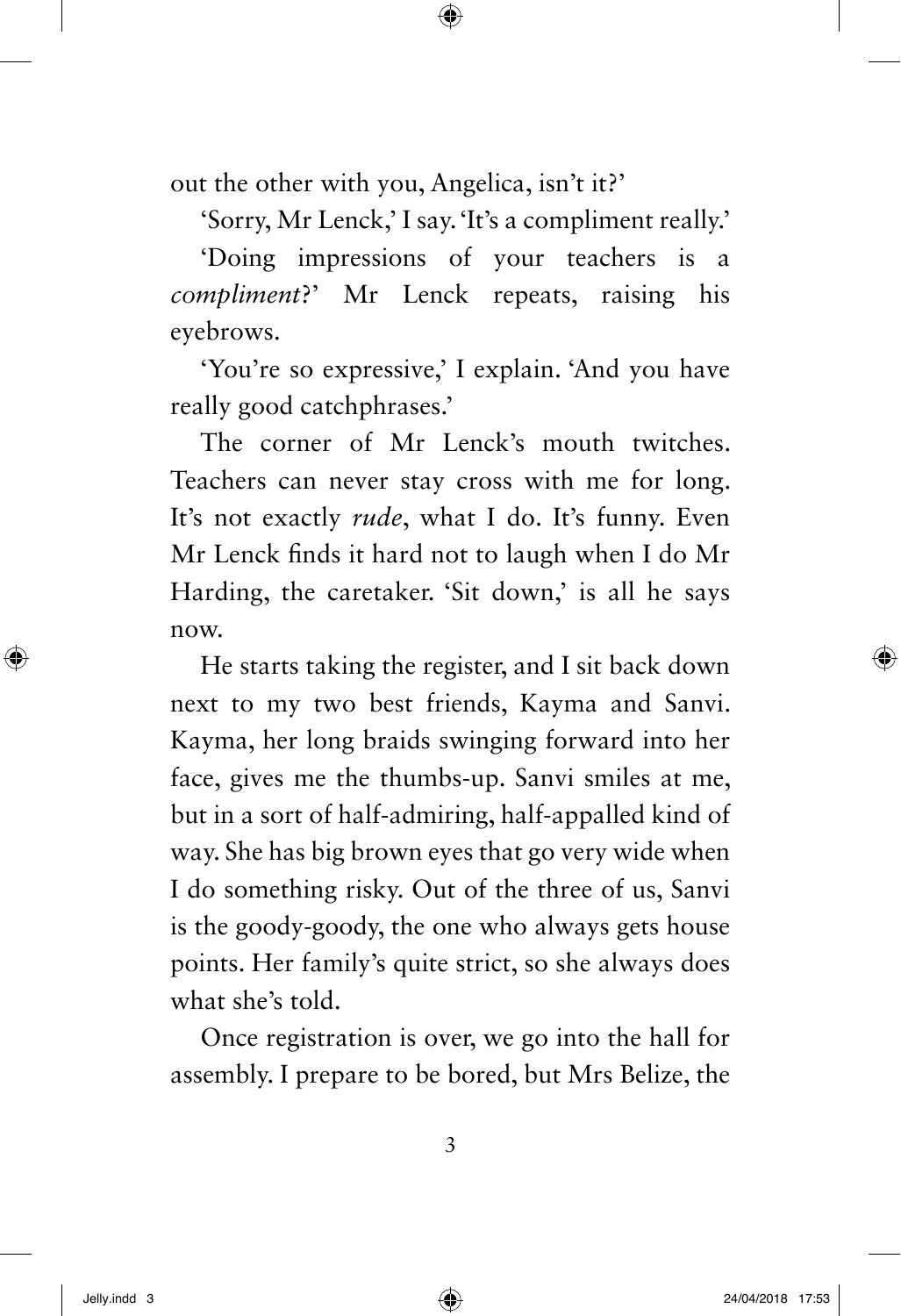head, has an announcement. 'As most of you know, we always have a talent show at the end of the summer term.' She pauses dramatically and then says, with jazz hands: 'The K Factor!'

A murmur of excitement goes through the kids squashed cross-legged on the floor. K stands for Kingswood, the name of our school. Anyone can enter, and if you win, you get your name on The K Factor trophy, which stands in the cabinet by the school office.

I've entered every single year but never won it. Last year I did a comedy sketch with Kayma and Sanvi and we came third. But I've been getting better and better at impressions, and everyone loves them. This could be my year.

Mrs Belize goes on: 'This morning's assembly is about famous performers and the things they've done. And the added bonus is . . . they're all children!'

The projection screen rolls down, and she starts showing us videos of kids from around the world doing amazing things, like playing the piano with their feet, or doing twenty backflips in a row, or building a tower of forty-three Polo mints. 'Now,' says Mrs Belize as the presentation ends, 'I'm not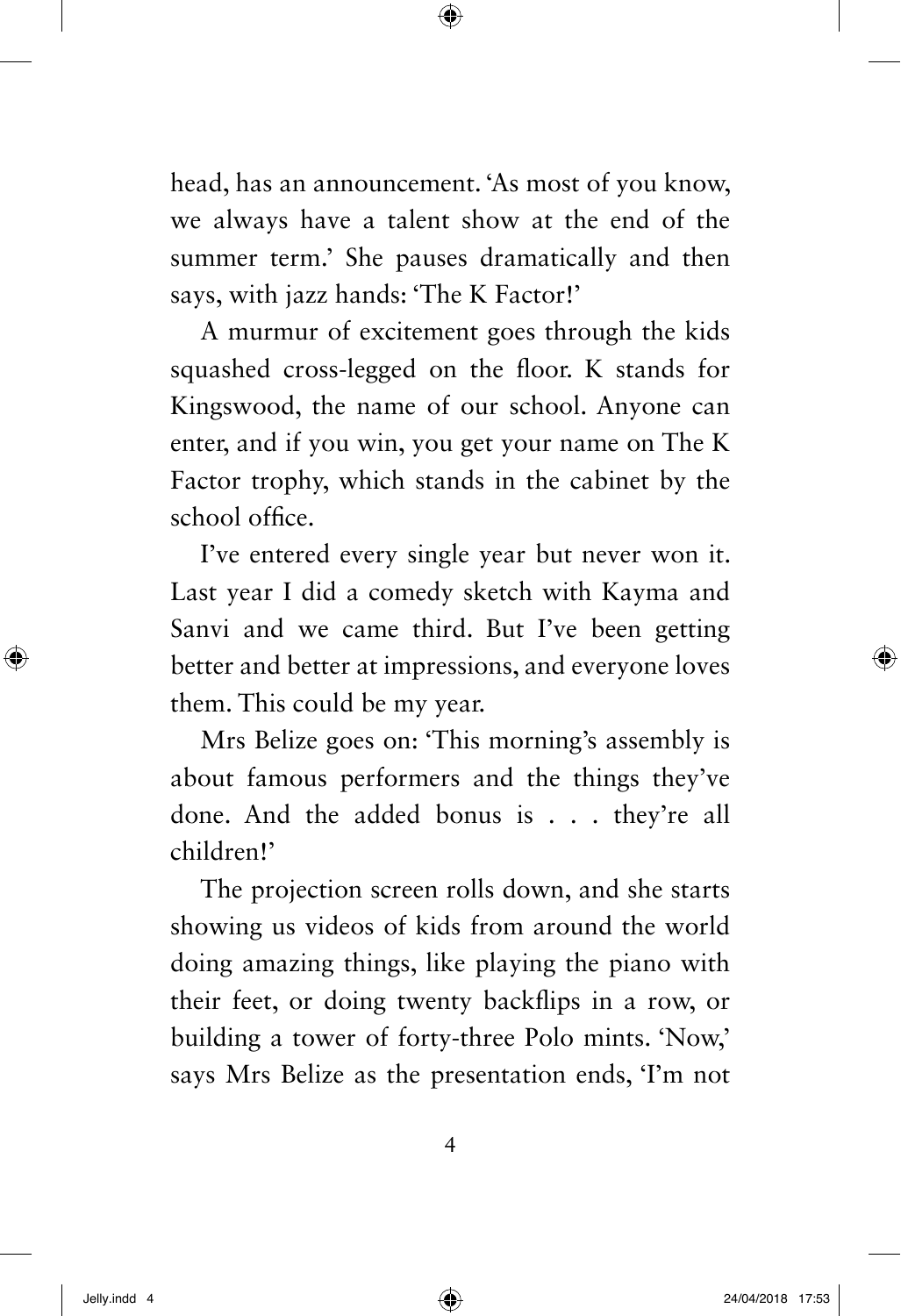saying we've got the next Mozart at Kingswood. Or the next Harry Potter. Yes, Angelica?'

My hand has shot up. 'Mrs Belize,' I say kindly, 'you do know Harry Potter isn't real, right?'

The whole school laughs, and my heart thrills at the sound.

'Not real?' Mrs Belize pretends to be shocked. Then her voice changes tone. 'Thank you, Angelica, trust you to point that out. I was meaning, of course, that maybe some of you can do magic tricks, or perhaps – *yes*, Angelica?'

'Is flying on a broom allowed in school?' I ask politely.

'If you're able to pull that off, Angelica, we'll all be very impressed,' says Mrs Belize drily. 'Now, the auditions aren't for several weeks, but I know some of you like lots of time to plan your acts, maybe writing scripts, rehearsing or finding time outside school to practise with your friends. And as usual, we'll have a special guest judge for the finals!'

She makes this sound very exciting, but we all know that the special guest judge is usually her daughter Julie who once had a part in *EastEnders*. We're not supposed to talk as we file out of the hall, but of course everyone is whispering to each other.